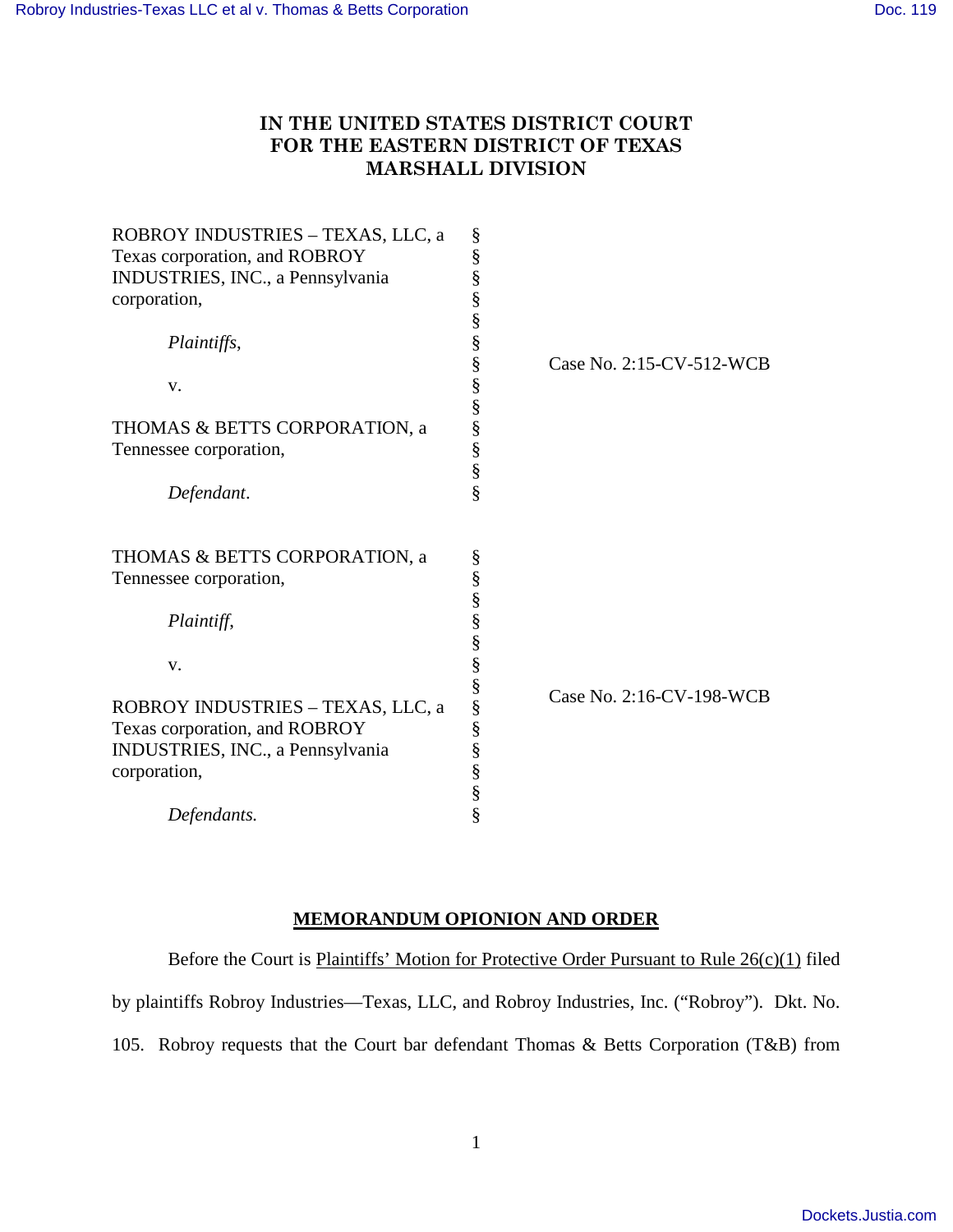obtaining discovery related to marketing services that Acadia Lead Management Services, Inc., ("Acadia") provided to Robroy.<sup>[1](#page-1-0)</sup> Robroy's motion is DENIED.

## **BACKGROUND**

Acadia is a market research firm that has provided services to Robroy since 2011. Those services include identifying potential attendees for Robroy's "Lunch & Learn" program, which consist of sessions held at Robroy's facilities for customers and engineers to earn professional development hours. Acadia gives presentations at these Lunch & Learns, and it seeks to generate interest among attendees in Robroy's accredited "Corrosion College" program. Acadia also provides annual reports to Robroy about the performance of those programs. In addition to the Corrosion College and Lunch & Learn services, Acadia conducts customer satisfaction surveys for Robroy. Dkt. No. 113-1.

On December 21, 2016, T&B deposed Stephanie Ellis, the Marketing Manager of Robroy Industries, Inc.'s Conduit Division, the Director of Corrosion College, and an instructor at Corrosion College and the Lunch & Learns. Dkt. No. 113-1. T&B asked questions about her role as Director of Corrosion College, about Acadia's marketing services, and about Acadia's communications with customers and potential customers. See Dkt. No. 105-6 (Ellis Deposition Tr., Dec. 21, 2016). On December 27, 2016, T&B sent a letter to Robroy requesting the production of documents on topics related to Ms. Ellis's testimony, including customer surveys created by Acadia, trifolds and fliers created for the Lunch & Learns, and emails with customers

<span id="page-1-0"></span><sup>&</sup>lt;sup>1</sup> Robroy originally moved for a protective order to prevent  $T\&B$  from obtaining this type of discovery not only from Robroy, but also from Acadia via a third-party subpoena that T&B served on Acadia on December 20, 2016. Dkt. No. 105-1. However, Acadia and T&B have reached an agreement regarding Acadia's production to T&B of documentation and a witness for deposition. See Dkt. No. 113-6. Robroy and T&B agree that Robroy's motion for a protective order regarding the third-party subpoena is moot. Dkt. No. 113, at 4; Dkt. No. 117, at 5.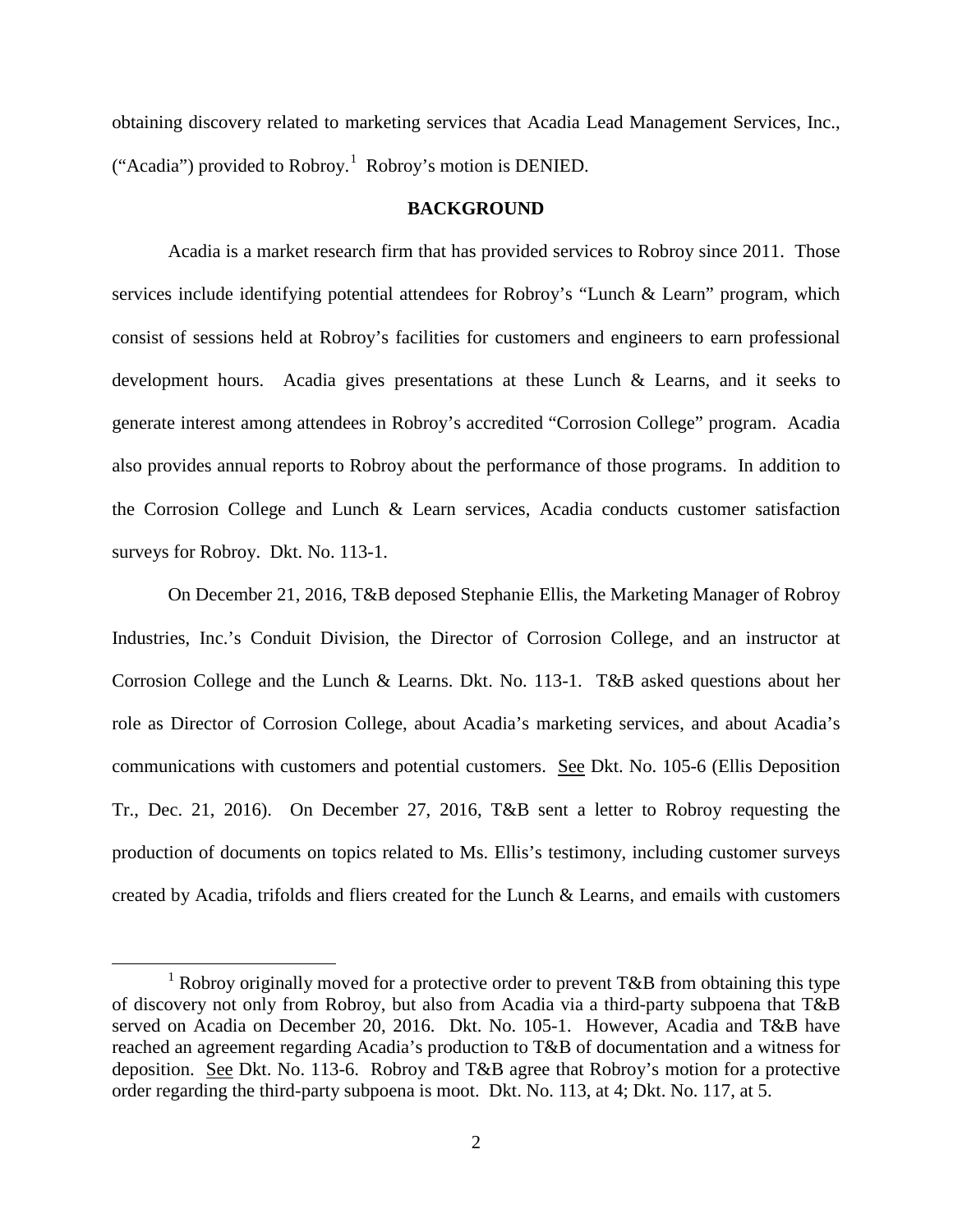regarding reasons for purchasing PVC-coated conduit from particular manufacturers. Robroy

agreed to produce the documents called for in those requests.<sup>[2](#page-2-0)</sup>

In its letter, T&B also requested four other categories of materials, Dkt. No. 105-9:

- Corrosion College presentations. Ms. Ellis testified that she showed presentations at Corrosion College 10 to 12 times a year. Thomas & Betts requests all versions of the presentations given at Corrosion College from 2007 to the present.
- Video of the Lunch and Learns. Ms. Ellis testified that she had an exemplary video of a Lunch and Learn that was formally [sic] available on Vimeo or YouTube. Thomas & Betts requests all versions of this video.
- USB at Lunch and Learns. Ms. Ellis testified that she often gave attendees materials at Lunch and Learns on a USB drive. Thomas & Betts requests production of all the materials included on those USB drives.
- Acadia end of year presentations. Ms. Ellis testified that Acadia presented an end of year powerpoint to Robroy every year. Thomas & Betts requests productions [sic] of all of these Acadia presentations.

In a response sent on January 6, 2017, Robroy refused to produce any of the materials

called for in those four requests. Dkt. No. 105-11.

## **DISCUSSION**

Rule  $26(c)(1)$  provides in pertinent part:

*In General*. A party or any person from whom discovery is sought may move for a protective order in the court where the action is pending—or as an alternative on matters relating to a deposition, in the court for the district where the deposition will be taken. The motion must include a certification that the movant has in good faith conferred or attempted to confer with other affected parties in an effort to resolve the dispute without court action. The court may, for good cause, issue an order to protect a party or person from annoyance, embarrassment, oppression, or undue burden or expense, including one or more of the following:

(A) forbidding the disclosure or discovery[.]

 $\overline{a}$ 

<span id="page-2-0"></span> $2$  In particular, Robroy stated that it would produce the surveys; that it had already produced the Lunch & Learn trifolds and fliers; and that it would make a reasonable effort to locate any emails with customers, although it added that it might be unable to locate the emails. Dkt. No. 105-11, at 1.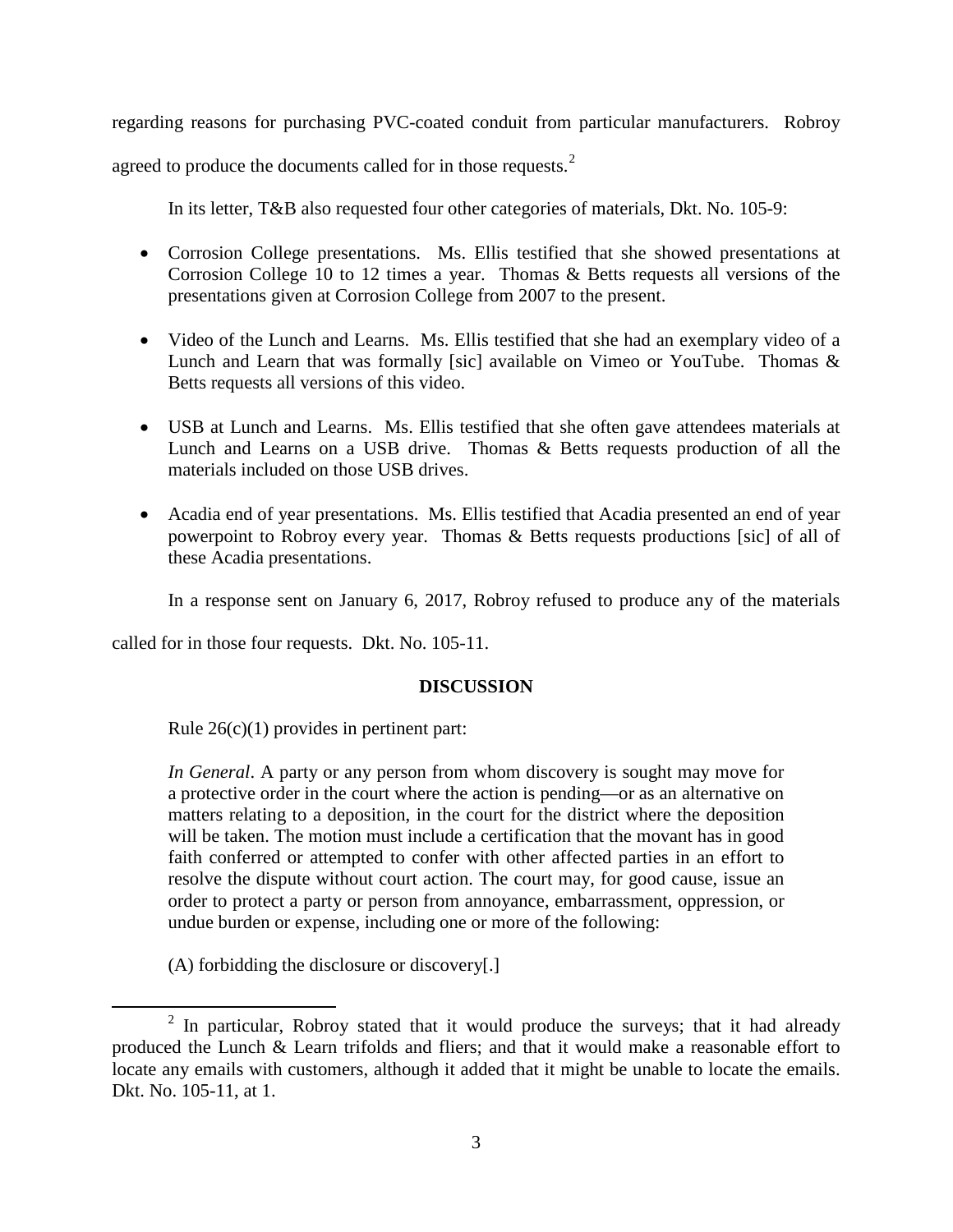Robroy's challenge to T&B's requests for production appears premature, particularly given the Rule's requirement that the "movant has . . . conferred or attempted to confer with other affected parties in an effort to resolve the dispute without court action." Fed. R. Civ. P. 26(c); cf. Fed. R. Civ. P.  $37(a)(1)$  (same requirement for motions to compel). The Court is unaware of any response by T&B accepting or rejecting Robroy's proposed terms of production in its letter of January 6, 2017, and in fact Robroy filed the present motion for a protective order on the same day that it sent its letter responding to T&B's discovery request. However, in light of the approaching close of discovery, the Court will address the motion for a protective order on the merits, even though it appears that the Court has been called upon to intercede before the parties have completed the process of negotiating a resolution to their discovery dispute.

Under the "good cause" standard set forth in Rule 26(c), a movant who seeks the court's protection against a discovery request that it claims would result in "undue burden or expense" must make a showing of "some plainly adequate reason therefore." 8A Charles A. Wright & Arthur R. Miller, Federal Practice & Procedure § 2035 (3d ed. 2008). That showing "contemplates a particular and specific demonstration of fact as distinguished from stereotyped and conclusory statements." In re Terra Int'l, Inc., 134 F.3d 302, 306 (5th Cir. 1998). Robroy has not satisfied this standard.

1. To begin with, the Court finds no merit in Robroy's arguments that T&B's requests are untimely, or that they are unduly burdensome under the good cause standard of Fed. R. Civ. P. 26(c). T&B's requests are not untimely because fact discovery has not yet closed. See Raytheon Co. v. Indigo Sys. Corp., No. 4:07-cv-109, 2008 WL 2509367, at \*1 (E.D. Tex. June 23, 2008) (denying motion to quash third party subpoenas issued June 11 and June 18, 2008,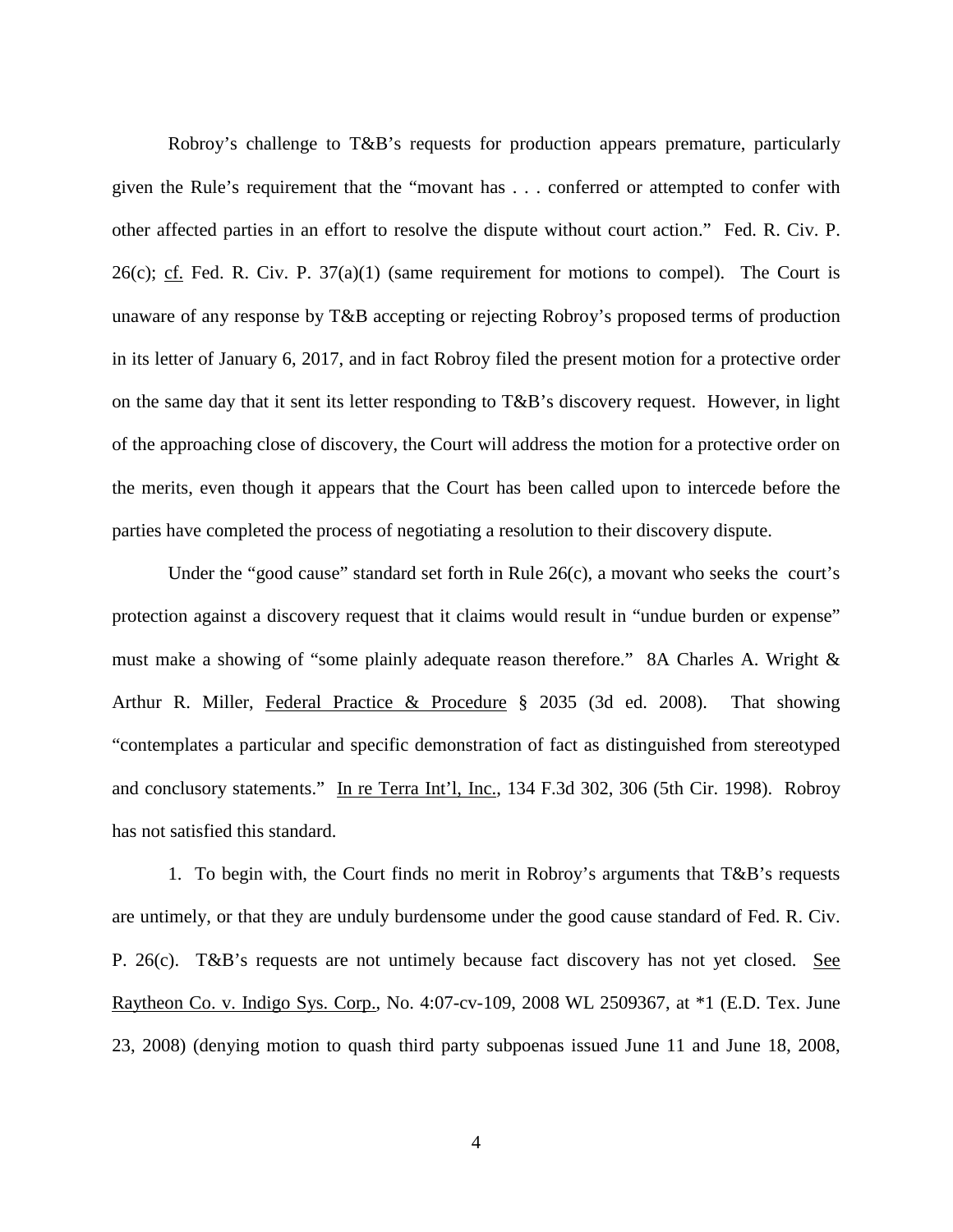even though that meant that 39 depositions were scheduled for the week of June 23-27, 2008, when fact discovery closed on July 1, 2008).

2. As for the alleged burden of the request for production, Robroy characterizes  $T\&B$ 's requests as "a small subset of Acadia and Corrosion College related information." Dkt. No. 105, at 11. From the face of T&B's letter to Robroy, T&B's specific requests appear to fit that characterization. Dkt. No. 105-9. All four of the disputed categories of requested materials are quite limited and very specific. Documents responsive to those requests, if they exist, should not be difficult to locate and produce. Therefore, there is nothing on the face of the requests that supports Robroy's contention that the requests will "force Robroy to incur significant legal expenses and other costs to collect, review, and produce the information requested of it." Dkt. No. 105, at 9.

Beyond that, the Court is skeptical of Robroy's claim because Robroy has failed to submit any evidence to support its assertion that the document requests will impose an undue burden on it. In the absence of some evidentiary showing that a discovery request would be burdensome, it is appropriate for a court to reject a request for a protective order on the ground that the undue burden claim is conclusory. See McLeod, Alexander, Powel & Apfell, P.C. v. Quarles, 894 F.2d 1482, 1485 (5th Cir. 1990) (no abuse of discretion to deny a protective order where objections—i.e., that the requests were overbroad and unduly burdensome—were merely conclusory); see also In re Terra Int'l, Inc., 134 F.3d 302, 306 (5th Cir. 1998) (abuse of discretion to enter protective order when movant did not submit affidavits or other evidence in support of its assertions, because "particular and specific demonstration[s] of fact" are required).

3**.** The Court also does not find Robroy's challenge based on lack of relevance to be persuasive. Robroy contends that while T&B's marketing activities are relevant to Robroy's

5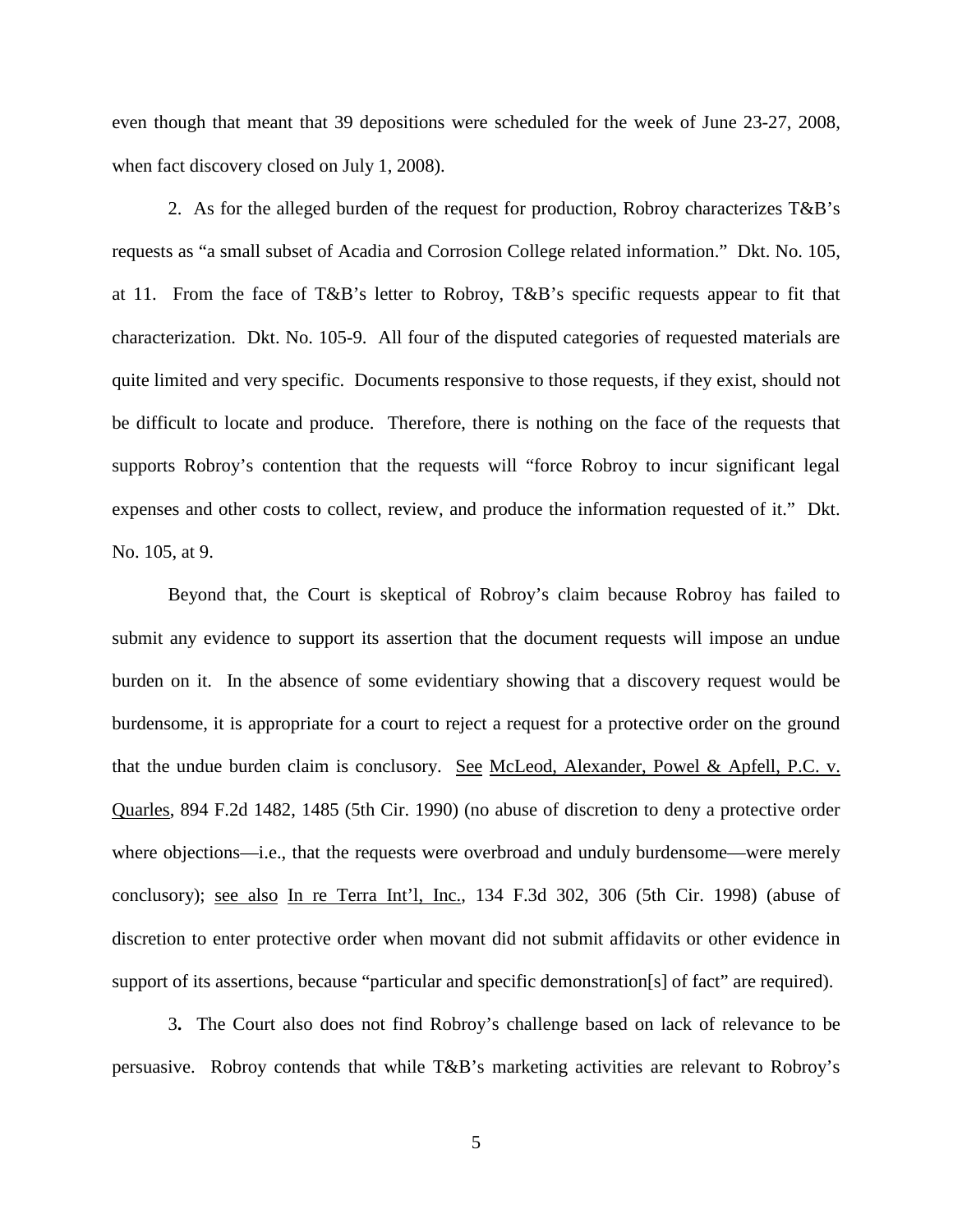false advertising claims, Robroy's marketing activities are not. Dkt. No. 105, at 2. As pointed out by T&B, however, Robroy's marketing efforts through Acadia may bear on the issues of causation and damages, as revealed by the interactions that Acadia and Robroy had with customers and potential customers. See Dkt. No. 111, at 8.

For example, Robroy alleges that T&B's false statements to customers regarding Robroy's UL listing caused customers to reject Robroy for particular projects.<sup>[3](#page-5-0)</sup> The Corrosion College and Lunch & Learn presentations, however, may reveal Robroy's focus on factors other than the UL listings that it believes are determinative of customer choices. The Lunch & Learn video may also show Robroy's focus, and possibly customer concerns stated during the session. The Acadia presentations to Robroy may provide similar evidence. See Dkt. No. 117-2, at 7; Dkt. No. 117-4, at 11; Dkt. No. 117-1 (relevant customer concerns in consumer survey). Indeed, Robroy contends that the Acadia presentations "relate to Robroy's sales strategy and efforts to schedule Lunch & Learns." Dkt. No. 105-11, at 2. While Robroy's sales strategy may be entitled to protection under the governing Protective Order, Dkt. Nos. 29, 59, the sensitive nature of that material does not mean it is irrelevant and not discoverable.

T&B has also argued that the requested information may bear on the issue of damages by showing that Robroy has not expended resources to "correct" T&B's false statements in these interactions with customers. Dkt. No. 111, at 8; <u>see also</u> Dkt. No. 1, Complaint  $\P$  39(b), 45, 54, 61 (Robroy's allegations of harm in the form of corrective statements). In its Reply Memorandum, Robroy avers that it "is not seeking any damages related to its own educational efforts." Dkt. No. 113, at 2. In support of that representation, Robroy cites its damages expert's report, which calculates damages based on losses attributable to specific projects and not to the

 $\overline{a}$ 

<span id="page-5-0"></span><sup>&</sup>lt;sup>3</sup> "UL" refers to Underwriters Laboratories, a safety standards organization. See Dkt. No. 1, Complaint ¶ 9.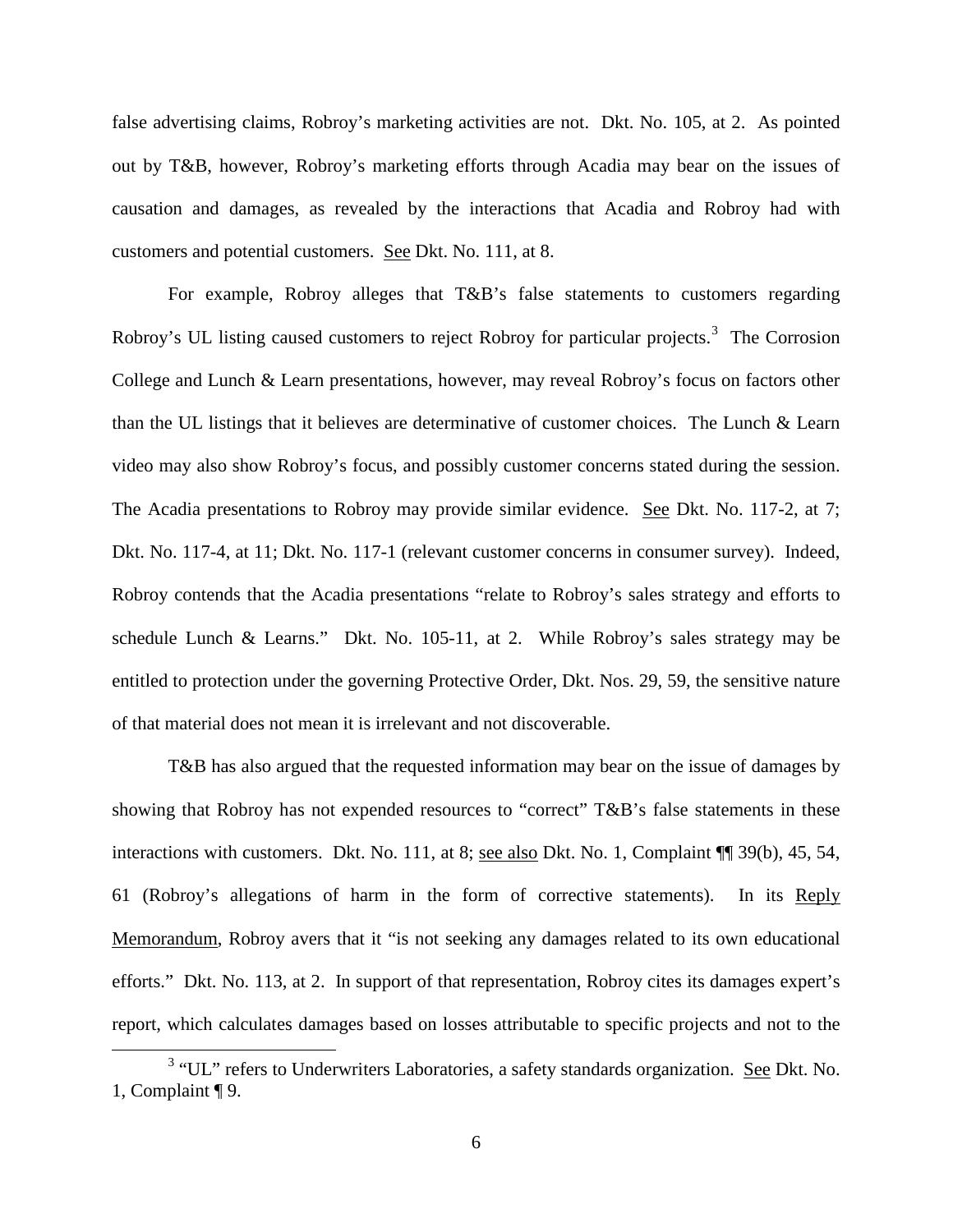costs of correcting false information from T&B. Dkt. No. 113-3. Even though Robroy has expressly disclaimed its pleaded damages as to its educational efforts, the focus of the presentations at the Corrosion College programs and the Lunch & Learns is still relevant, as it may reveal the extent to which Robroy and its potential customers regarded the UL listings as important to customers' purchasing choices.

The Court finds T&B's reasoning sufficient in light of the broad standard for relevance under Fed. R. Civ. P. 26(b)(1) and the liberal construction of the rules to serve the purposes of discovery.<sup>[4](#page-6-0)</sup> Ferko v. Nat'l Ass'n for Stock Car Auto Racing, Inc., 218 F.R.D. 125, 132 (E.D. Tex. 2003) (citing Oppenheimer Fund, Inc. v. Sanders, 437 U.S. 340, 351 (1978)). The Court also finds that Robroy has not made the particularized showing required to satisfy the good cause standard for a protective order under Rule 26(c). In re Terra Int'l, 134 F.3d at 306; McLeod, 894 F.2d at 1485.

The Court therefore DENIES Robroy's motion for a protective order to prevent T&B from obtaining discovery as to these requests.

 $\overline{a}$ 

<span id="page-6-0"></span><sup>&</sup>lt;sup>4</sup> The Court points out that Rule 26 was amended to delete from the definition of relevance information that appears "reasonably calculated to lead to the discovery of admissible evidence" because "[t]he phrase has been used by some, incorrectly, to define the scope of discovery" and "has continued to create problems" given its ability to "swallow any other limitation on the scope of discovery." Fed. R. Civ. P. 26, Advisory Committee Note (2015). It appears that news of the amendment has not spread to all quarters. See Dkt. No. 111, at 6 (including within the definition of relevance "information . . . [that] might reasonably lead to information that bears on any material fact or issue in the action."); Dkt. No. 117, at 3 (arguing that requested discovery "may contain or lead to relevant evidence"). Even so, the relevance standard under the amended Rule 26(b)(1) is sufficiently broad to encompass T&B's requests.